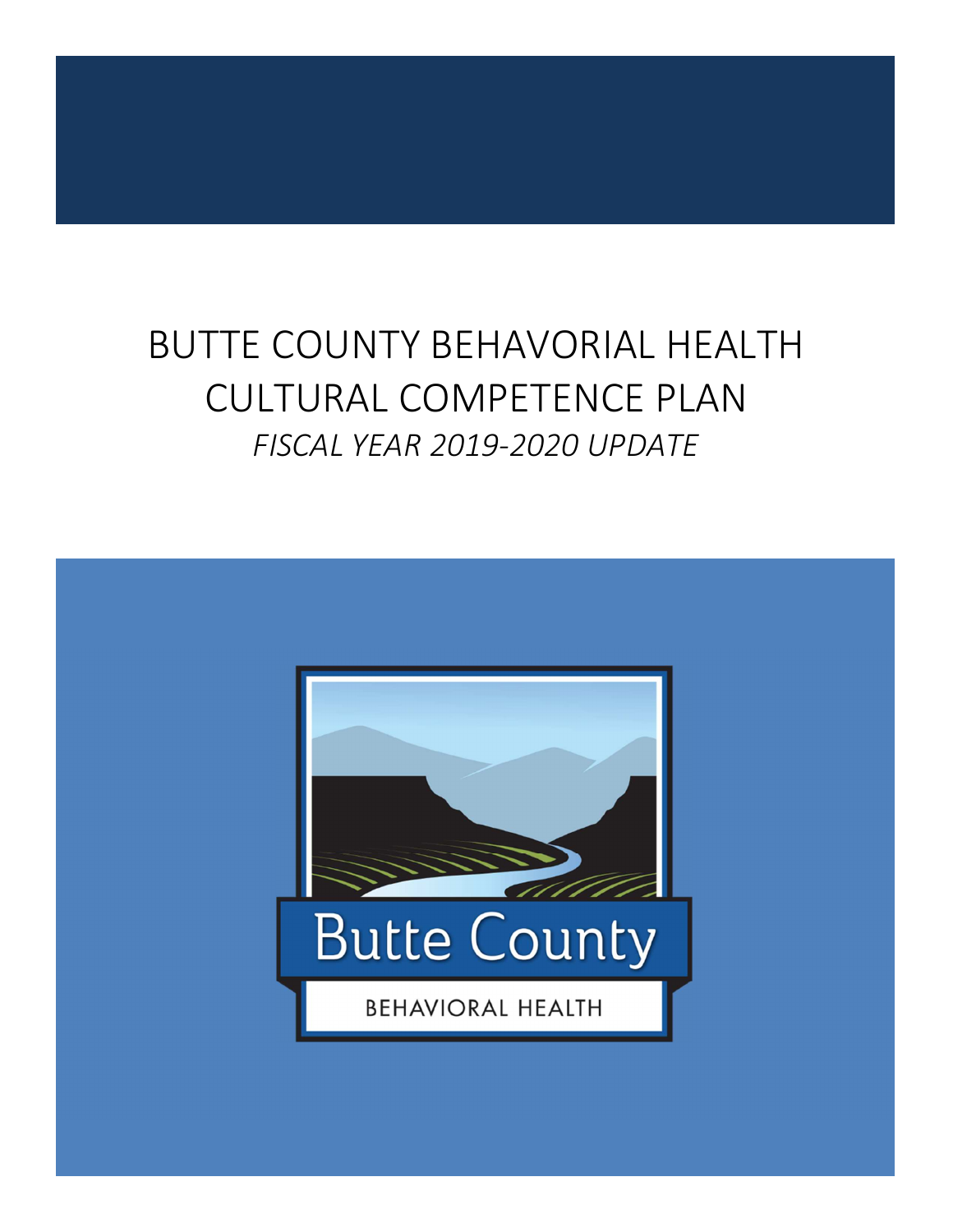*The purpose of this document is to report activities and updates that have occurred since the release of the 2018 Cultural Competency Plan. This document is not meant to replace the contents of the 2018 plan.* 

### **Contents**



Culture—a person's beliefs, norms, values and language—plays a key role in every aspect of our lives, including our mental health. Cultural competence is a service provider's ability to recognize and understand the role culture plays in treatment and to adapt to this reality. Unfortunately, research has shown lack of cultural competence in mental health care.

Butte County Department of Behavioral Health values the rich diversity of our organization and aspires always to demonstrate respect for the uniqueness of each individual's beliefs, values, traditions, and behaviors. We encourage each contribution to the establishment of an open, inclusive environment that supports and empowers our employees. Our commitment to diversity includes both the development of a diverse workforce and the delivery of culturally competent care to our clients.

The first step to providing culturally competent care is to embrace our own diversity – to celebrate, enhance, and learn from it. Our diversity is also our strength.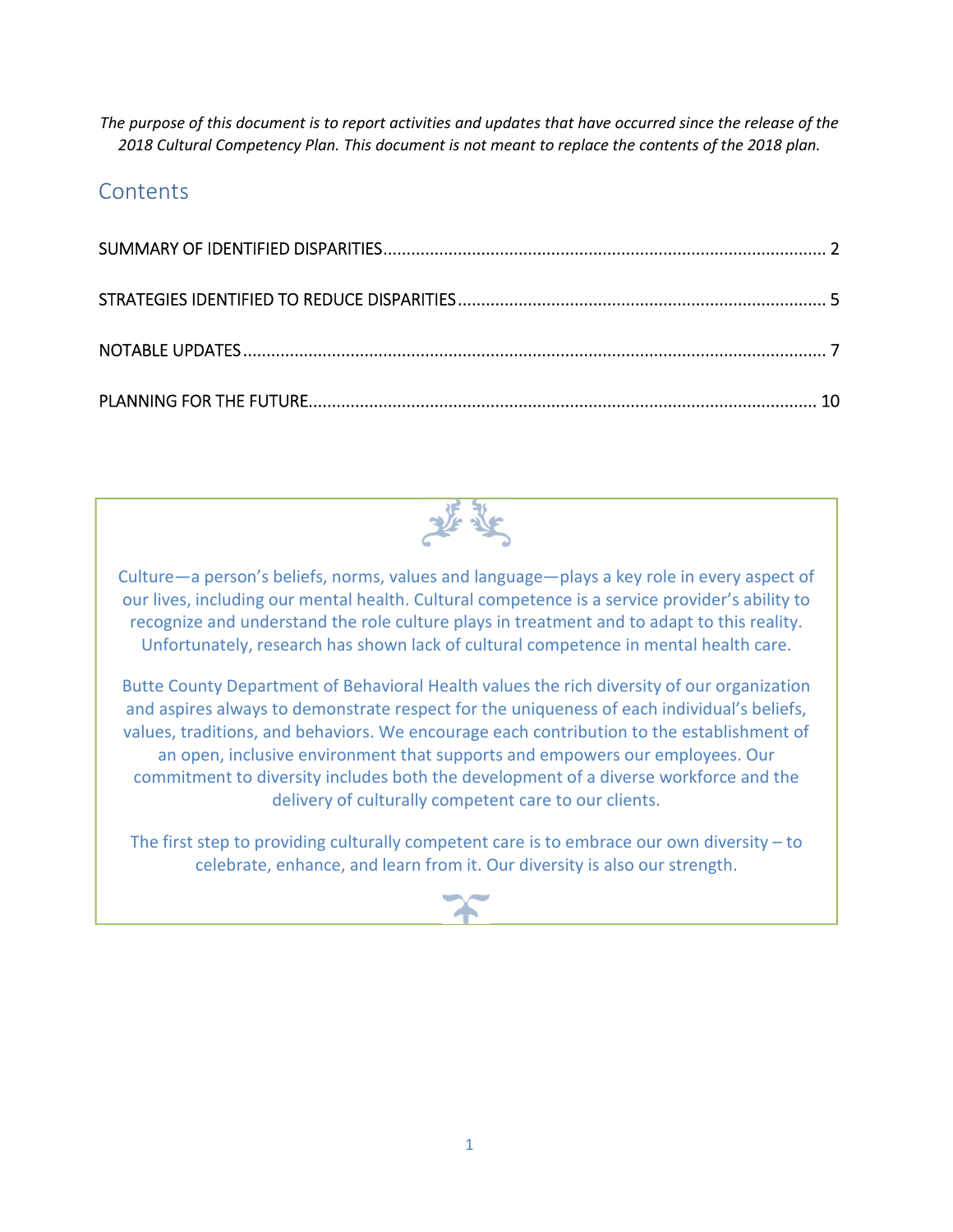# Summary of Identified Disparities

In the Butte County Behavioral Health (BCBH) 2018 Cultural Competency Plan, disparities were identified throughout the various methods of analysis. These disparities where used to inform strategies to reduce disparities within our system of care to be implemented through 2021.

#### *Criterion 2: Updated Assessment of Service Needs*

Client utilization rates do not acknowledge or address that certain cultural groups are potentially at higher risk for behavioral health challenges and therefore will have a higher need for services. While BCBH exceeds statewide averages for utilization, there are still room to strengthen penetration rates for specific ethnic and cultural groups. Some groups that may have a higher need for services are those who have experienced systematic discrimination, associations with historical trauma, and/or those whose cultural norms and teachings often influence beliefs about the origins and nature of mental illness. Populations who are at-risk for suffering from historical trauma include Native Americans, African Americans, immigrants, and families living in poverty. Stakeholders from these groups substantiate that there are many unmet service needs in their communities, in particular, culture-based services that are congruent with cultural traditions.

Butte County penetration rates for Hispanic/Latinx<sup>1</sup>, Asian/Pacific Islander and Native American are recognized as the smallest percentages that exceed statewide rates. These are, in fact, cultural groups who have potential for an increased need for services. Hispanic/Latinx report many reasons that prevent individuals from seeking treatment, including lack of information/misunderstanding about mental health, privacy concerns, language barriers, legal status and lack of health insurance<sup>2</sup>. Native Americans have historically experienced trauma through violent colonization and assimilation policies, as well as current barriers to treatment. Asian/Pacific Islanders, our local Hmong population, have experienced trauma from the Vietnam War and its subsequent forced migration.

| <b>Butte County 2017 Medi-Cal Penetration Rates</b><br>Ranked by percentage they exceed statewide average |      |  |  |  |
|-----------------------------------------------------------------------------------------------------------|------|--|--|--|
| White                                                                                                     | 3.6% |  |  |  |
| African American                                                                                          | 3.6% |  |  |  |
| Other                                                                                                     | 2.8% |  |  |  |
| Hispanic/Latinx                                                                                           | 1.9% |  |  |  |
| Asian/Pacific Islander                                                                                    | 1.6% |  |  |  |
| Native American                                                                                           | .3%  |  |  |  |

#### *Criterion 6: County's Commitment to Growing a Multicultural Workforce*

Our existing staff demographics do not represent our service population, with Caucasian (White) staff at 78.8% compared to our consumer population percentage of 73.0%. The ethnic community that is least represented is the Hispanic/Latinx population where our Latinx staff are only 9.0%, yet Latinx ethnicity is 14.6% of our service population. After closer inspection of the data collection processes that go into identifying staff demographics, it was determined that there is an opportunity to change our process to

<u>.</u>

<sup>&</sup>lt;sup>1</sup> Latinx is a gender neutral term

<sup>2</sup> https://www.nami.org/find-support/diverse-communities/latino-mental-health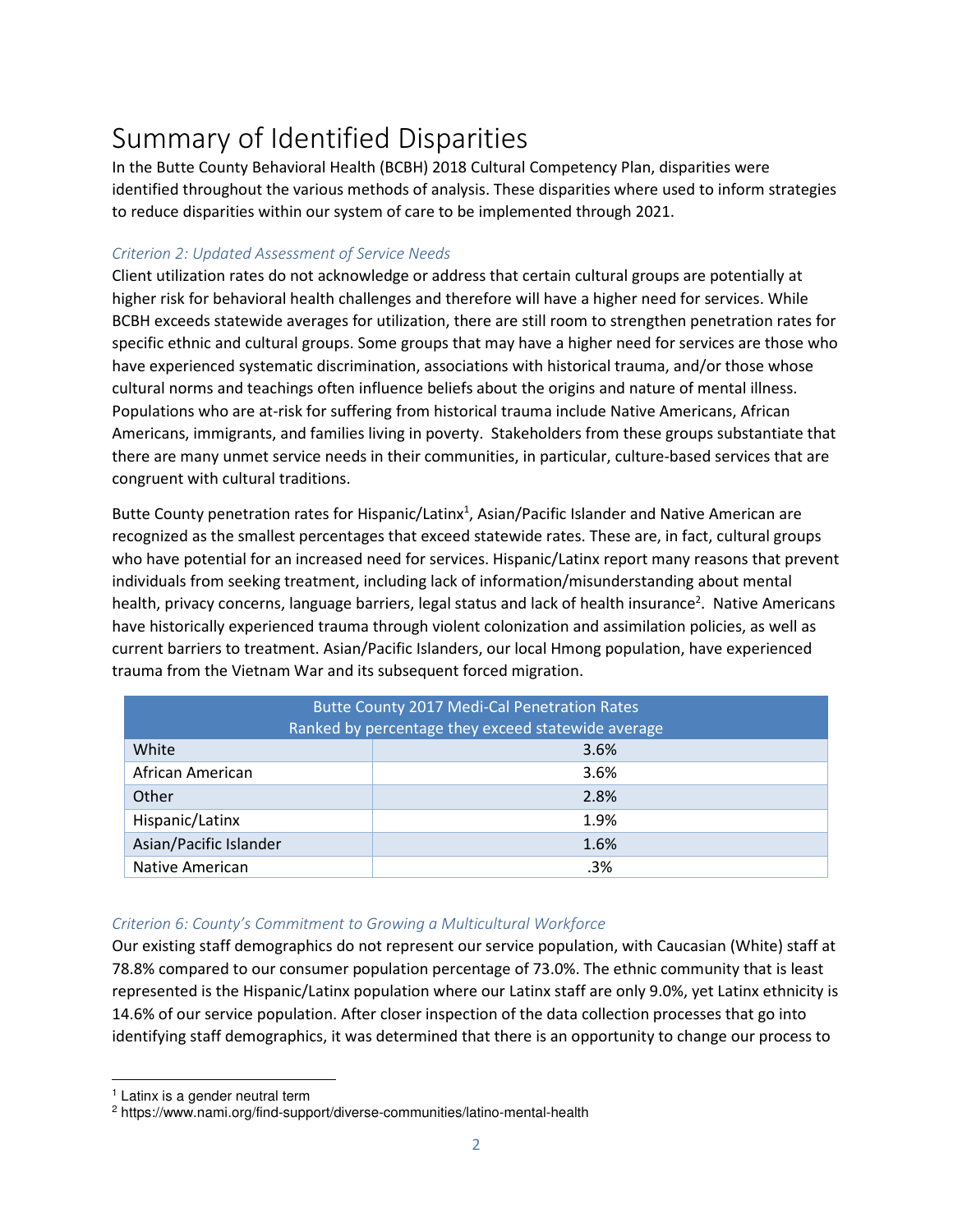portray a better reflection of staff demographics. For example, the choices available for race/ethnicity selection for staff are very small, especially when comparing with the options available to our consumers. The Butte County Human Resources Department provides all County departments with methods to collect staff demographic data. Additionally, neither the department, nor the County, collect information on the numbers of LGBTQI+ staff that are 'out' at work and can therefore provide insight or expertise regarding the LGBTQI+ community to staff and consumers.

#### *Criterion 7: Language Capacity*

Butte County recognizes the Department's need for bilingual language skills or specialized communication skills to improve consumer experience and reduce cultural/linguistic disparities. Thus, BCBH continues to implement Bilingual Pay Differential, which is intended to be an incentive for bilingual staff to utilize their skills and for departments to leverage resources. This rule requires verification of language and communication skills as defined and administered by the Butte County Human Resources Department. BCBH is currently working with County Human Resources to allow for development of an internal (department level) certification process. BCBH asserts that language certification in health and human services is more complex and requires a more sophisticated certification process than is currently in place for the County. A more sophisticated certification process may dictate an increased need for training and support of individuals who are certified. The enhancement of support and training for our staff was also defined by our leadership team via a Translation Survey, which was part of the Organizational Assessment of 2018. Additionally, the lack of bilingual staff employed by the department was identified as a disparity.

#### 2018 Organizational Assessment Findings

To further identify opportunities to enhance Cultural Competency at BCBH, the department engaged in an Organization Assessment for Cultural Competency in 2018. Different surveys were utilized to seek input from both consumers and staff. The results were reviewed with the Cultural Competency Committee and strategies were identified through the committee for the department to implement through 2021. The results of this survey were also shared with the Executive Management Team.

*Consumer Survey:* There were 322 consumer surveys completed.

#### **STRENGTHS**

- 91% *strongly agree* or *agree* that "I feel respected, supported, and understood at this agency."
- 88% of consumers have not experienced any unfair or biased treatment because of personal characteristics.
- 79% *strongly agree* or *agree* that adequate "Information and Resources [are] provided by this Agency."
- 76% *strongly agree* or *agree* that "This agency has served me in a culturally sensitive manner."
- 67% *strongly agree* that "When I come into the office for services, I am greeted with respect."

#### **CHALLENGES/OPPORTUNITIES**

- 28% *strongly disagreed*, *disagreed*, *doesn't know* or finds it *not applicable* that "I am bothered less by my symptoms."
- 24% *don't know* if or found it *not applicable* that "I was asked about my cultural needs and preferences in a way that was comfortable for me."; while those who identified as Genderqueer agreed the least with it.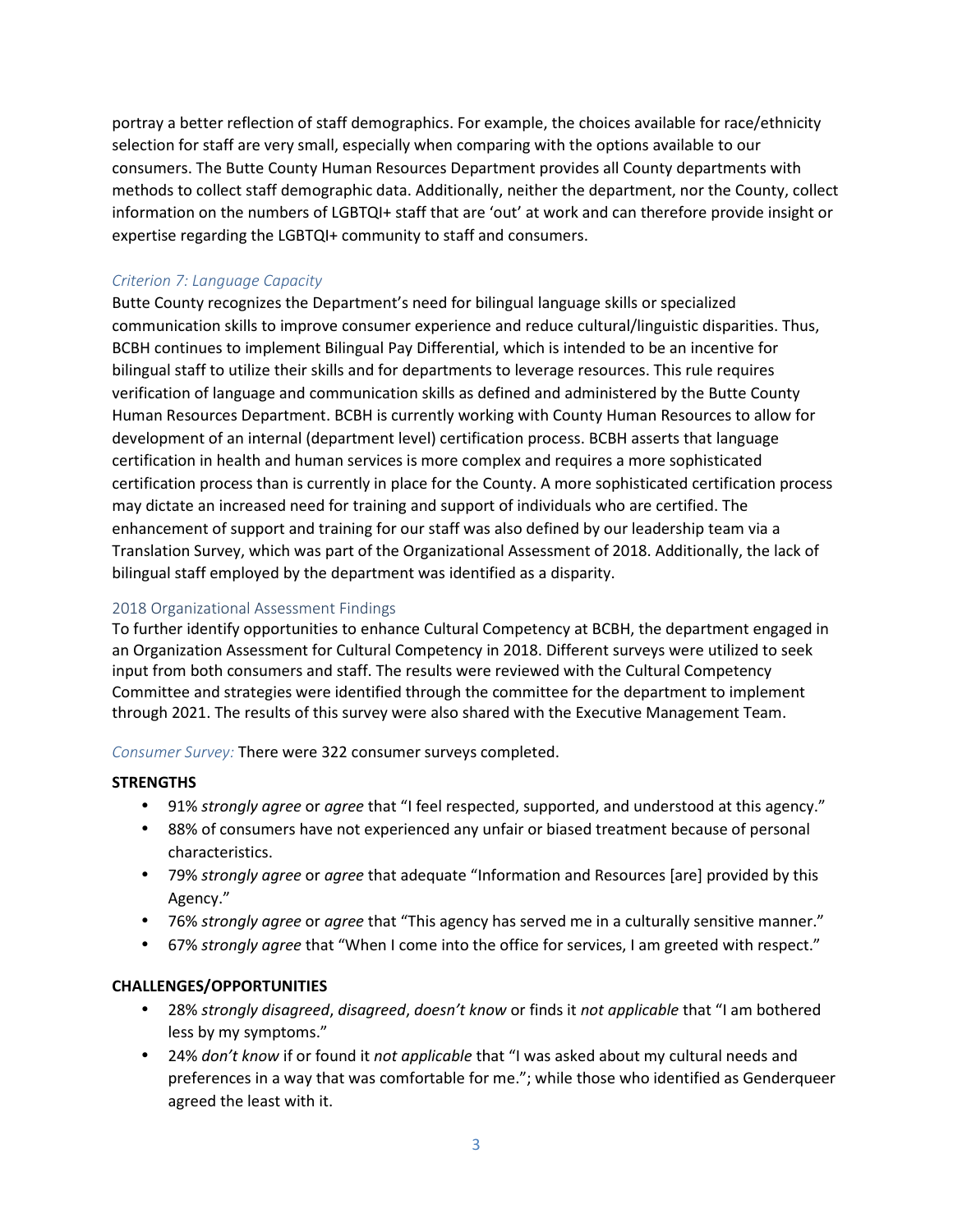• 16% *disagreed* that or *don't know* if "I was asked about my and my family's strengths as well as our needs."

*Staff Survey:* There were 219 staff surveys completed.

#### **STRENGTHS**

- 92% *strongly agree* or *agree* that "My agency has policies against discrimination and harassment."
- 88% *strongly agree* or *agree* that "The agency's vision statement, and policies and procedures reflect a commitment to serving clients/families of different cultural backgrounds."
- 67% *strongly agree* or *agree* that "Staff understand and respect the communication and other behavioral implications of different client cultures."
- 63% *strongly agree* or *agree* that "The cultural diversity of clients currently served by my agency is reflective of the cultural diversity of persons most in need of services in the broader community."

#### **CHALLENGES/OPPORTUNITIES**

- On average, 42% of staff *don't know* about our agency's "Leadership Values," in general.
- On average, 36% of staff *don't know* about our agency's "Community Outreach," in general.
- 32% *don't know* if "My agency addresses cultural tensions that arise, both within the organization and within the broader community."
- 27% *disagree* or *strongly disagree* that "My agency provides adequate training regarding the cultures of the clients served, staff, community, and the interaction among them."

#### **COMMENTS**

Additionally, staff were asking to respond to the following prompts:

- List the five most important diversity-related issues currently facing the agency.
- List three steps the agency could take to enhance its cultural competence.

Phrases most mentioned in comments:



*Note: There could be multiple mentions in one comment.*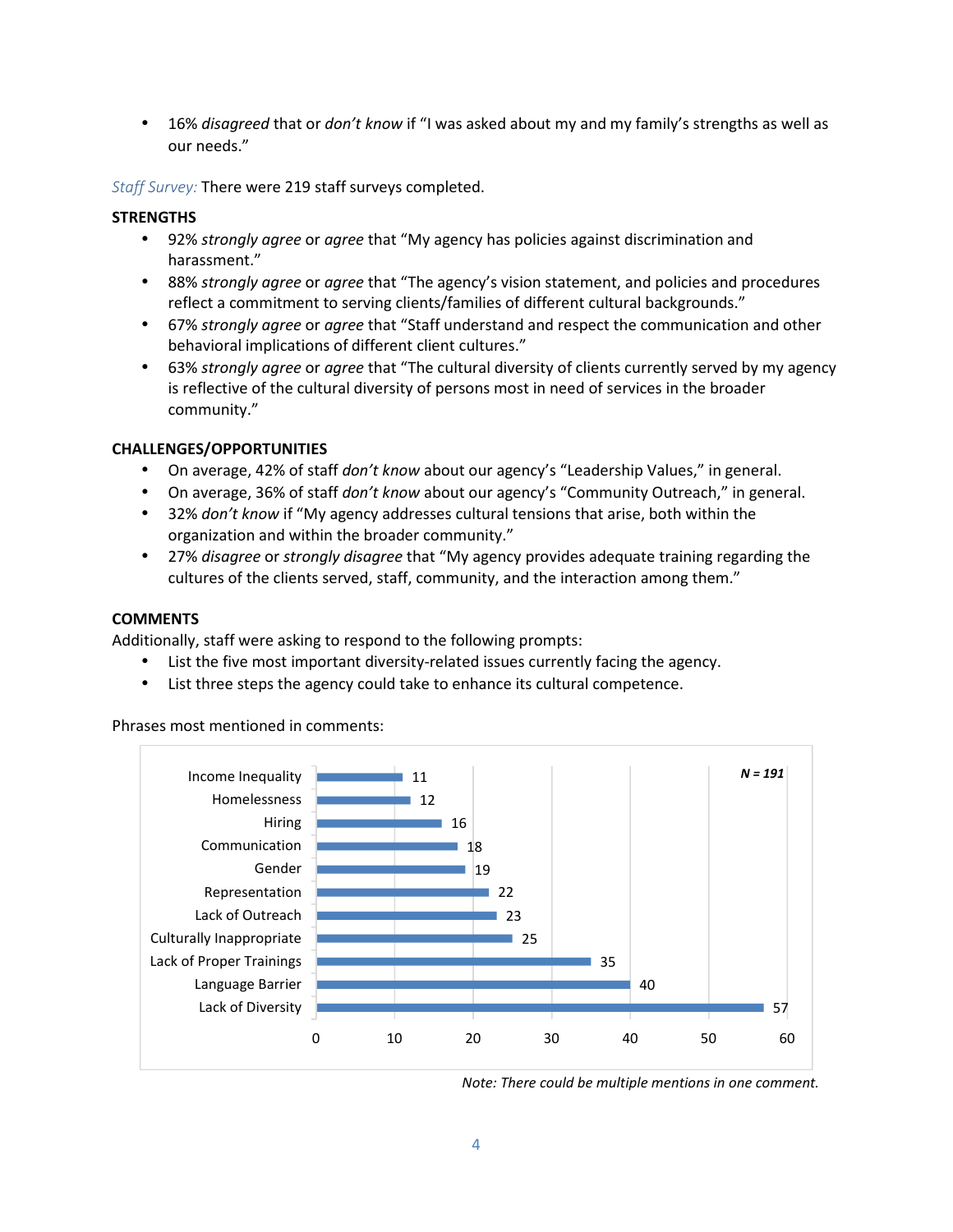## Strategies Identified to Reduce Disparities

#### *Criterion 2: Updated Assessment of Service Needs*

Increase Medi-Cal penetration rates and outreach activities for Hispanic/Latinx, Asian/Pacific Islanders and Native Americans. These are racial, ethnic or cultural groups who have potential for an increased need for services and treatment.

#### *Criterion 6: County's Commitment to Growing a Multicultural Workforce*

BCBH Human Resources department to partner with the Cultural Competency Committee to implement changes that would allow for a larger dictionary of race and ethnicity for staff to choose from. This will allow for a more accurate analysis of the BCBH workforce, which will drive future strategies for recruitment practices.

#### *Criterion 7: Language Capacity*

Work with County Human Resources toward implementing an updated certification process. A more sophisticated certification process may dictate an increased need for training and support of individuals who are certified. BCBH is currently exploring these options and how to best move forward with training and supporting, and therefore potentially recruiting current staff to apply for the bilingual pay differential.

#### *Cultural Competency Committee Recommendations*

The Cultural Competency Committee (CCC) is a subcommittee of the BCBH Quality Improvement Committee (QIC). The Cultural Competency Manager updates the QIC on a quarterly basis on the Committee's activities and recommendations. Additional strategies have been identified by the CCC following the analysis of the 2018 Organization Assessment for Cultural Competency. The CCC chose to focus on the following phrases that were used the most in the comments section of the staff survey:

- 1. Lack of Diversity
- 2. Language Barrier
- 3. Lack of Proper Trainings

#### Overarching Strategies

The following table identifies long-term strategies and the correlating action steps for reducing disparities in the BCBH system of care.

| Strategy/Project                                     | <b>Description</b>                                                                                                                                                                      | <b>Actions</b>                                                                                                                                                                                                            |
|------------------------------------------------------|-----------------------------------------------------------------------------------------------------------------------------------------------------------------------------------------|---------------------------------------------------------------------------------------------------------------------------------------------------------------------------------------------------------------------------|
| Increase number of<br>bilingual, bicultural<br>staff | Recruit for staff whose heritage language is<br>Hmong or Spanish.<br>Continue to increase the number of African<br>American, Native American, Latinx, Hmong,<br>LGBTQI+, staff members. | Recruit for Hmong and Spanish<br>speaking staff. Consider<br>including language in job<br>specifications around diverse<br>communities.<br>When possible, hire local staff<br>from the community that is<br>being served. |
| Increase the                                         | The choices available for race/ethnicity                                                                                                                                                | Work with BCBH Human                                                                                                                                                                                                      |
| competency of the                                    | selection for our staff members are very                                                                                                                                                | Resources department to                                                                                                                                                                                                   |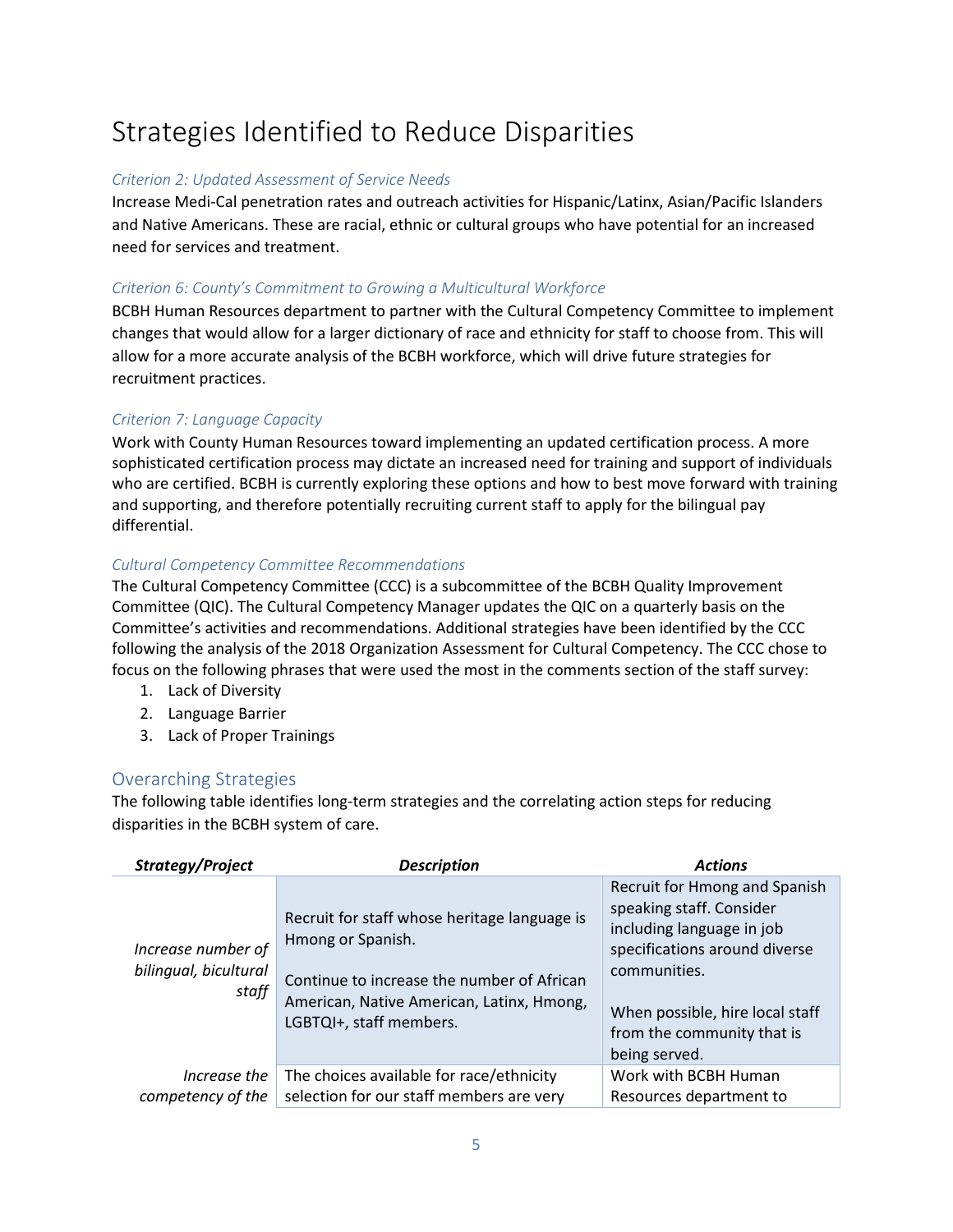| Strategy/Project                                                                                                                                    | <b>Description</b>                                                                                                                                                                                                                                                                                                               | <b>Actions</b>                                                                                                                                                                                                            |
|-----------------------------------------------------------------------------------------------------------------------------------------------------|----------------------------------------------------------------------------------------------------------------------------------------------------------------------------------------------------------------------------------------------------------------------------------------------------------------------------------|---------------------------------------------------------------------------------------------------------------------------------------------------------------------------------------------------------------------------|
| procedure used to<br>capture<br>demographics BCBH<br>staff                                                                                          | small, especially when comparing with the<br>options available in Avatar for our<br>consumers.<br>We currently do not collect demographic                                                                                                                                                                                        | implement changes that would<br>allow for a larger dictionary of<br>demographics for staff to<br>choose from.                                                                                                             |
| Develop<br>environments at<br><b>BCBH</b> and contract<br>providers that allow<br>LGBTQI+ staff to feel<br>safe in coming out at<br>work.           | data related to the LGBTQI+ community.<br>Increase numbers of LGBTQI+ staff that are<br>'out' at work and can therefore provide<br>expertise regarding the LGBTQ+ community<br>to both staff and consumers.                                                                                                                      | Discuss with staff members<br>how to increase safety level for<br>LGBTQI+ staff members at<br>work.<br>Identify strategies to<br>implement and monitor<br>implementation progress.                                        |
| Have a process in<br>place to ensure that<br>interpreters are<br>trained and<br>monitored for<br>language<br>competence                             | Ensure that staff who are receiving bilingual<br>pay and/or contracted for translated<br>services have been trained in or have<br>experience in the mental health field.<br>Translator/Interpreter Service Evaluation is<br>used to monitor individuals on their skills<br>and ability to cooperate with staff and<br>consumers. | The Cultural Competency<br>Manager will initiate an<br>evaluation of how to<br>implement this process.                                                                                                                    |
| Provide training and<br>education to<br>department staff<br>about Native<br>American, African<br>American, Hmong,<br>Latinx, LGBTQ+<br>communities. | Provide access to Cultural Competency<br>Trainings to staff and providers                                                                                                                                                                                                                                                        | Grand Rounds trainings are<br>relaunching in 2018 through<br>coordination from the Cultural<br>Competency Committee.<br>Develop workgroup to design<br>and implement cultural<br>competency academy.                      |
| Offer training and<br>education to tribal<br>communities about<br>MH, substance<br>abuse, and co-<br>occurring disorders,<br>including outreach.    | Offer partnership and training to local tribal<br>communities.                                                                                                                                                                                                                                                                   | Develop partnership to identify<br>methods of training and<br>outreach regarding co-<br>occurring disorders in the<br>Native American Population.<br>Identify action steps to take<br>regarding training and<br>outreach. |

The overall cultural competence strategy is to incorporate cultural proficiency within the department and its programs through specific strategies. These current strategies are continuing to be utilized:

- Training for staff on LGBTQI+ issues, sensitivity and ally training
- Targeted outreach to homeless individuals
- Cultural trainings provided by local community based organizations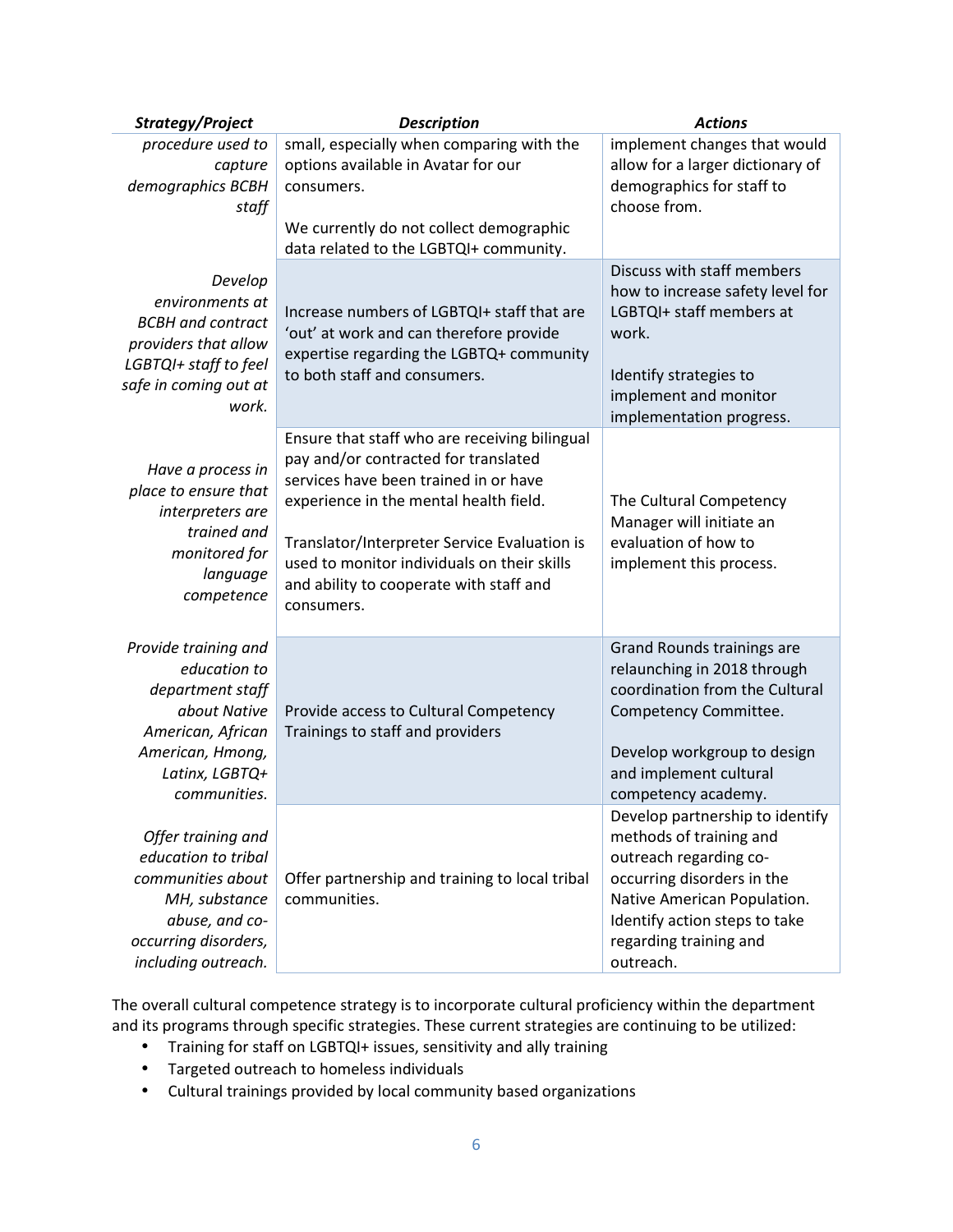- Program Managers to attend Cultural Proficient Professional trainings
- Strengthening support for bilingual/bicultural staff

Planning and monitoring of identified strategies/objectives to reduce mental health disparities.

The annual Cultural Competence Plan will be reviewed by the Cultural Competency Committee and the Leadership Team on a regular basis. The strategies identified above will be implemented through 2021, until the next organization Assessment for Cultural Competency is completed. The following table illustrates the plan for monitoring implementation of strategies to reduce disparities.

|                                               | <b>Frequency</b> | <b>Method</b>                                           |
|-----------------------------------------------|------------------|---------------------------------------------------------|
| <b>Cultural Competency</b>                    | On-going         |                                                         |
| Manager                                       |                  |                                                         |
| <b>Quality Improvement</b><br>Committee (QIC) |                  | Cultural Competence Manger will report to the QIC on    |
|                                               | Quarterly        | Committee activities and the status of initiatives and  |
|                                               |                  | strategies                                              |
|                                               | Quarterly        | Review strategies to reduce mental health disparities   |
| <b>Cultural Competency</b>                    |                  | during committee meetings and make                      |
| Committee                                     |                  | recommendations regarding progress on current           |
|                                               |                  | initiatives                                             |
| <b>BCBH Executive Team</b>                    | Quarterly        | Cultural Competence Manger will report on Committee     |
|                                               |                  | activities and the status of initiatives and strategies |

### Notable Updates

#### Unprecedented Wildfire Disaster

In November of 2018, nearly 50,000 community members were displaced by the devastating Camp Fire. The population of the cities of Chico and Oroville increased substantially in the months after the fire as displaced residents were forced to relocate. Homeless encampments have emerged in areas they were not visible in before, and many displaced residents find it difficult to obtain and retain suitable housing at affordable cost. Those in unstable or temporary housing, homeless, or at immediate risk of homelessness are especially vulnerable as such circumstances tend to exacerbate mental health issues. The housing shortage that preceded the event was amplified by the Camp Fire. The long-term impact of a fire with such unprecedented devastation is not yet known, but research indicates that there is a predicted spike in mental health issues two to five years after a disaster. Trauma recovery for the Butte County residents will be exponentially challenging and immensely important in the coming years. The Cultural Competency Committee is dedicated to providing guidance and assistance in their recommendations as it relates to healing and cultural implications.

#### Cultural Competency Committee Activities

In 2018, it was decided that the Committee would benefit from a co-chair that was a community member, and not a BCBH staff member. The Director from the African American Family and Cultural Center was nominated and confirmed as the Committee Co-Chair in 2019. Meetings have continued on a quarterly basis. The addition of the co-chair has been a positive modification, allowing for increased discussion and participation from Committee members. The Co-Chair, the Cultural Competency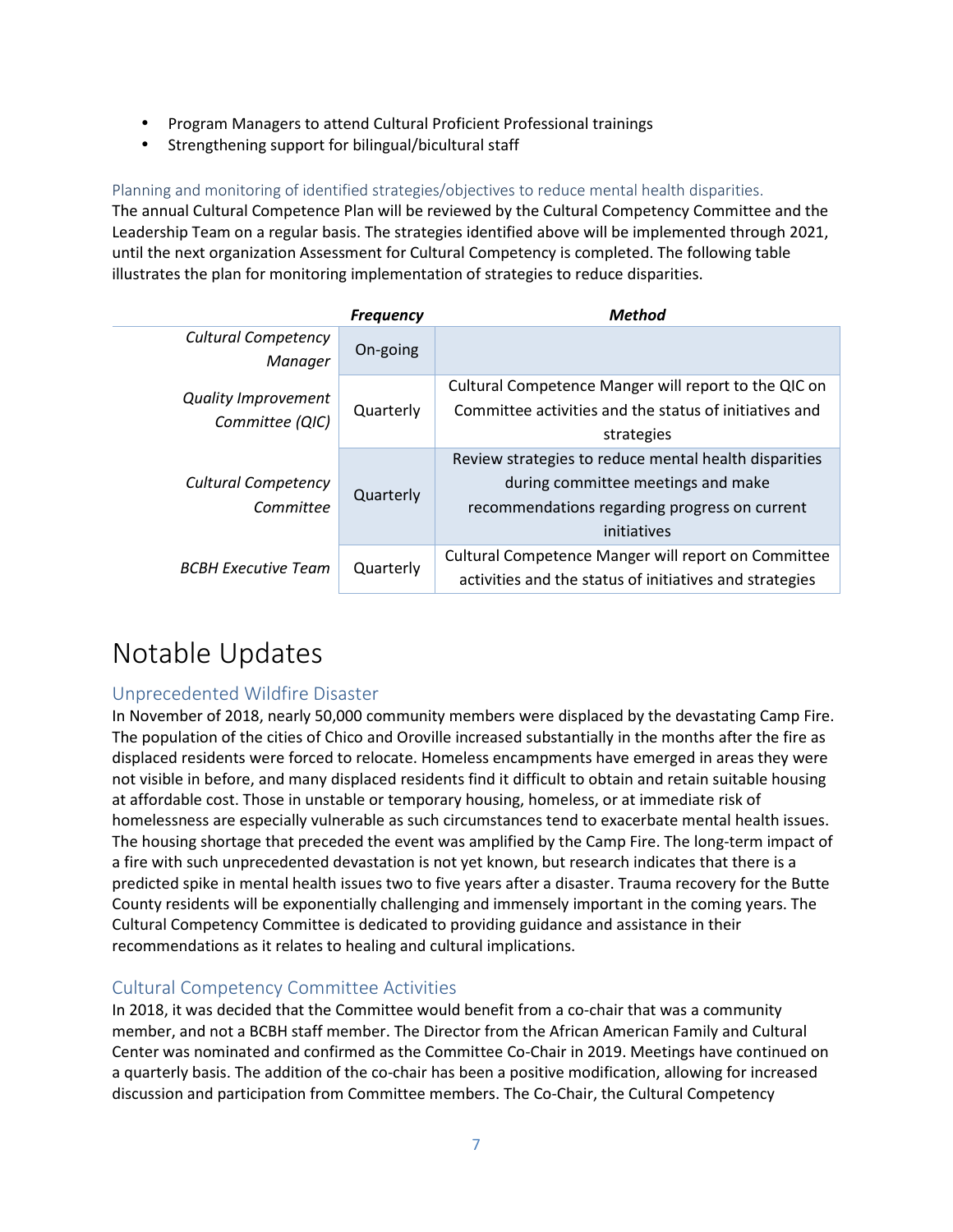Manager and the newly established Language Access Coordinator (LAC) work collaboratively to build the agendas and facilitate the meetings.

This year the Committee found new ways to connect by supporting one another following the events of the Camp Fire. All participants in the CCC have been affected by this disaster either personally or professionally as the community works towards healing and addressing the trauma encumbered by those we serve. The Committee Members were very attentive to one another during the first Committee meeting following the fire, and expressed that the gathering felt like a safe place to share their experiences.

#### *Committee Accomplishments in 2019*

- The CCC added Language Capacity as a standing item to their agenda. The LAC reported out on steps towards addressing enhancing language capacity (see following page for Language Capacity Update).
- The CCC continued to facilitate planning for Grand Rounds Cultural Trainings and was able to provide trainings sponsored by the Hmong Cultural Center, the African American Family and Cultural Center, Promotores and Stonewall Alliance. BCBH was able to implement the recommendation from the CCC to film the trainings and make them available digitally to share.
- Cultural Competency Manager reported out on the Department of Health Care Services Triennial Audit of the agency to the Committee and the members provided discussion surrounding the results.
- The Committee reviewed the departments draft strategic plan for implementing Trauma-Informed Care.

The Committee continues to be interested in implementing some strategies from *The California Reducing Disparities Project: Strategic Plan to Reduce Mental Health Disparities*, which provides community-driven direction to transform California's public mental health system and reduce disparities in racial, ethnic, and LGBTQI+ communities. It identifies strategies to improve access, services, and outcomes for unserved, underserved, and inappropriately served populations.

The Committee continues to be an integral part of the Annual Community Input process for all MHSA Program Expenditures and Plan Updates. This entails reviewing the plan and providing feedback on programs and new Innovation concepts.

#### Culturally Competent Training Activities

In addition to providing quarterly Grand Rounds Cultural Trainings to all Behavioral Health staff and contracted staff in 2019, our electronic learning system, "Relias", has several cultural training offerings that are available to all staff at all times. There is a tracking system in place that ensures all staff must take at least one hour of culturally competence training.

The Culturally Proficient Professional is a training that was deemed mandatory for all staff members in a leadership position by the Executive Team in 2018. The training description states: *"Many existing culture trainings provide concrete information about different cultural groups, however, this training is focused on you as a family strengthening professional! In this Culturally Proficient Professional training, you will actively engage in self-reflection while recognizing and challenging your ideas, biases, and beliefs about culture. By the end of this training, you will have identified personal strategies to practice*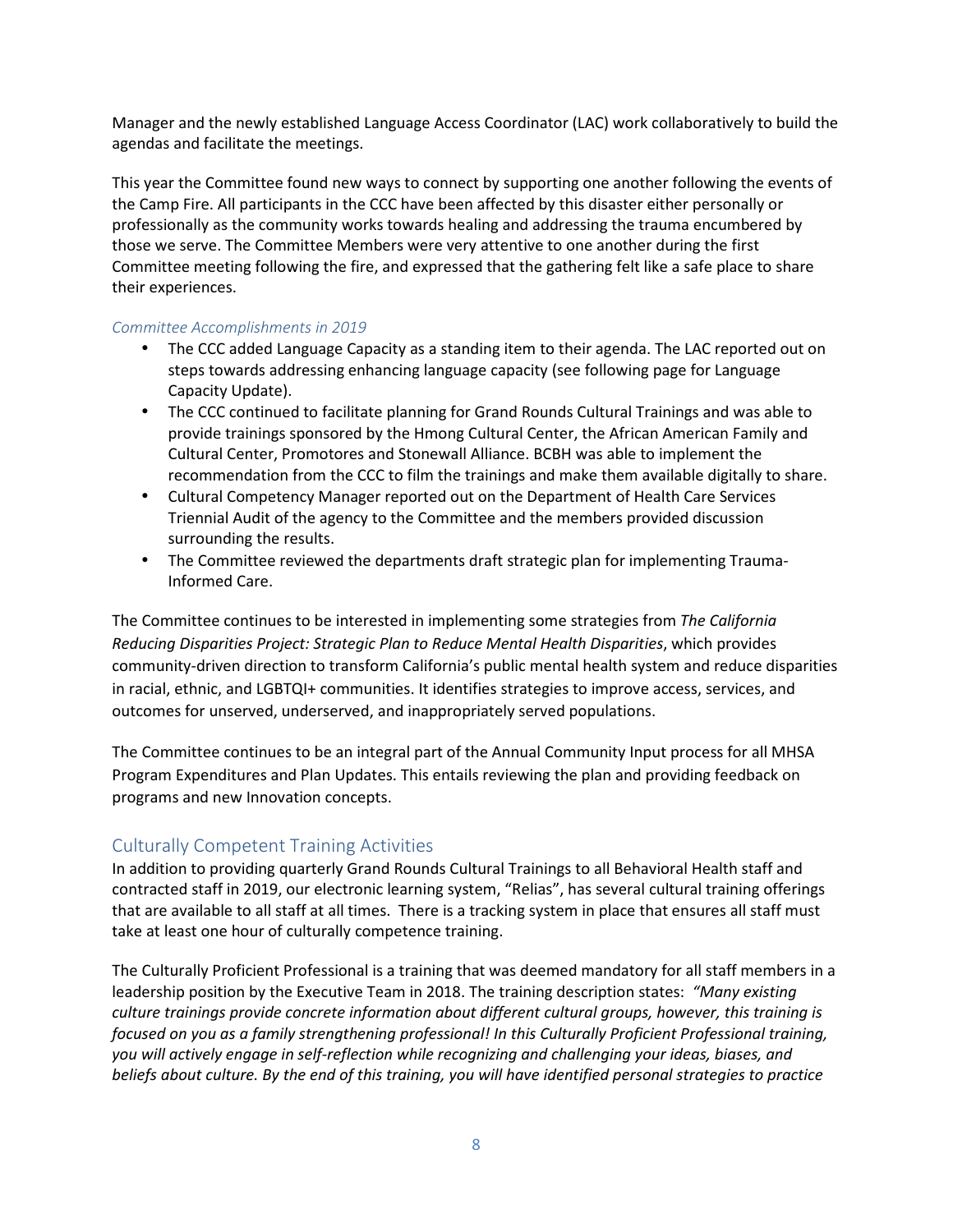*cultural proficiency when partnering with children, families, and community organizations."* The CCM continued to work with a third party, Strategies2.0, to facilitate these trainings for staff in 2019.

As mentioned, BCBH currently has an initiative to become a Trauma-Informed organization. There have been trainings provided for an introduction to Trauma-Informed Systems to provide the base knowledge and shared language around the subject of Trauma. This training helps our workforce become more culturally sensitive to our peers, as well as the clients we serve by providing a better foundational understanding of their backgrounds and how an individual's actions can affect another person's reaction.

#### Language Capacity

As part of the Organizational Assessment, a Translation Survey was distributed to the BCBH Leadership to serve as a needs assessment for increasing language capacity. Approximately 65% of respondents agreed there is a need for increased bilingual certified providers at their service site locations and that there is a need for more support and training for our already certified staff.

These survey findings resulted in the addition of a Language Access Coordinator (LAC). This role was added to the duties of the BCBH Patient's Rights Advocate, who is certified bilingual in Spanish and is housed in the Quality Management Division. This allowed for Quality Management to be responsible for conducting and providing oversight of all Bilingual Certification Examinations for Spanish-speaking staff.

Providing Bilingual Certified staff with support, training, and monitoring is also one of the responsibilities of the LAC, who now conducts quarterly Bilingual Certified staff Focus Groups where staff come together to receive technical assistance, training, and support. Staff who may be interested in becoming certified are also invited to attend to hear from their fellow colleagues about the work they do with bilingual BCBH Beneficiaries.

To ensure that LEP Beneficiaries are provided with accurate & accessible translated documents, the LAC has explored contracting with an agency that will provide written translations, as the current certification is only for oral interpretation. An agreement with UC David Translation Services is currently in its final stages of completion and will provide the department with the ability to have written translations in all threshold languages in a timely manner.

#### Adaptation of Services

BCBH continues to make a concerted effort to provide community based services specifically designed for unserved and underserved populations. These programs are embedded in locations comfortable to diverse cultural populations. Efforts to increase the level of multicultural staff members will continue.

The completed Network Adequacy Tool is evidence that the county has available, as appropriate, alternatives and options that accommodate individual preference, or cultural and linguistic preferences, demonstrated by the provision of culture-specific programs, provided by the county/contractor and/or referral to community-based, culturally-appropriate, non-traditional mental health provider.

#### Quality Improvement Committee

The Quality Improvement Committee (QIC) is responsible for monitoring, assessing, and improving client care and service. The QIC recommends policy changes, reviews and evaluates the results of Quality Improvement (QI) activities, institutes needed QI actions, and ensures follow-up of QI processes. The licensed QI Coordinator is responsible for the clinical oversight of the QI process. The QIC meets monthly